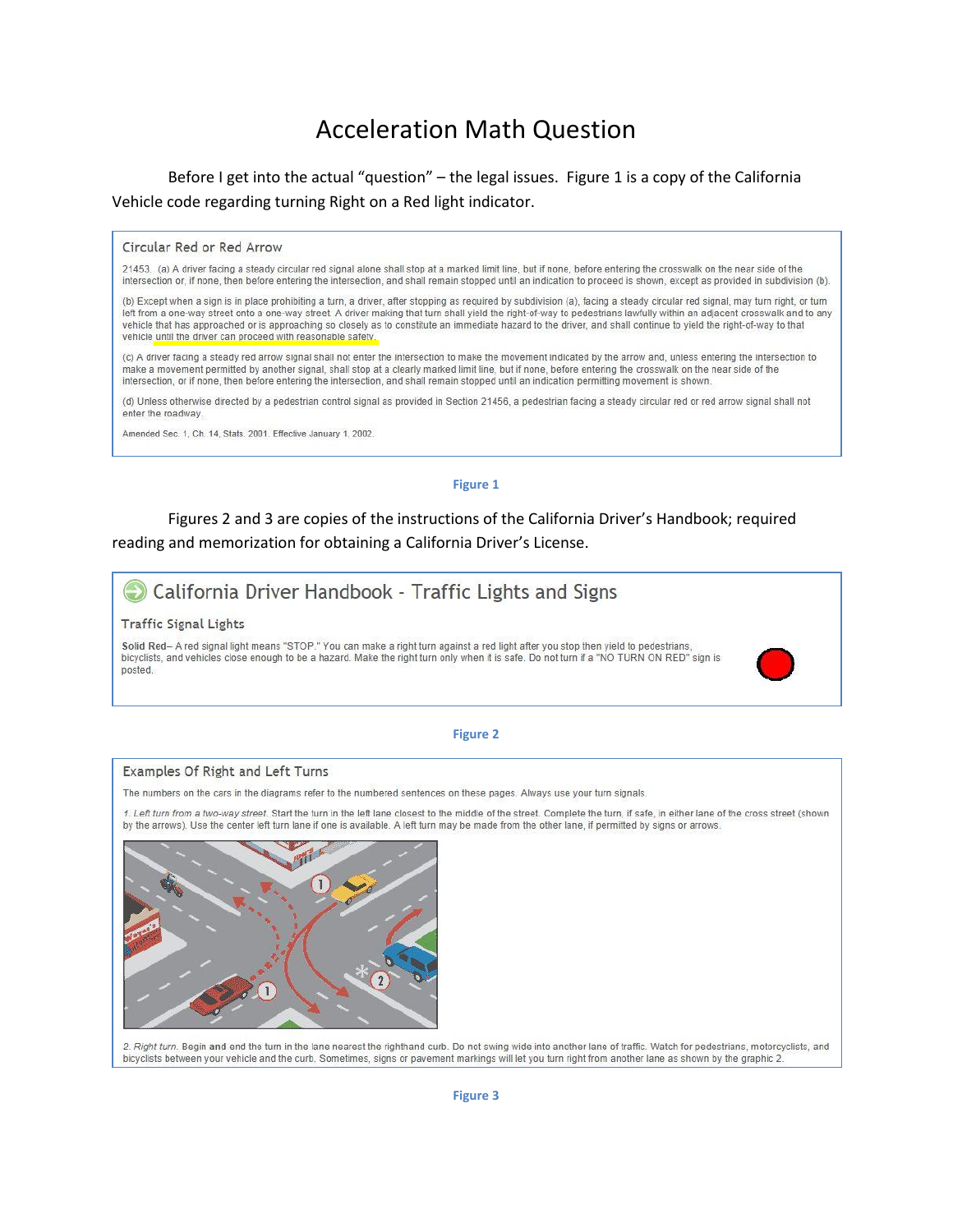In Figure 1 the functional part pertaining to my question (not asked yet) is the description of the law; "… and to any vehicle that has approached or is approaching so closely as to constitute an immediate hazard to the **driver**, and shall continue to yield right-of-way to that vehicle until the driver can proceed with reasonable safety." You will note that the portions underlined are equally vague in the Driver's handbook; Figure 2 ". . . close enough to be a hazard…" and not mentioned at all in Figure 3.

Therefore the rationale behind my legal question is; how does one define the "immediate hazard" and "reasonable safety" under the guidance of "close enough to be a hazard". Secondary to that; who is the driver? It certainly reads that I would be that driver; however, I would think that the law should address the others that I could place at risk. In Figure 4, you will see an example of a primary intersection near my house with no Right Turn Arrow circular light. Just a simple Circular Red light is present.



## **Figure 4**

The **red** line indicates my vehicle's approach and CPA to the cross walk at the controlled intersection approaching from the north. I am to wait there until the stated *vague conditions exist* and then as guided by the Driver's Handbook I can proceed along either one of the two **green** lined arrows. Provided I have not created an "immediate hazard" nor has my vehicle become "close enough to be a hazard" to vehicles traveling along Poway Road as indicated by the **blue** lines and arrows.

Therefore my question comes down to a computation of distance, and acceleration. Distance between two cars traveling west on Poway Road, and my acceleration to a location between them.